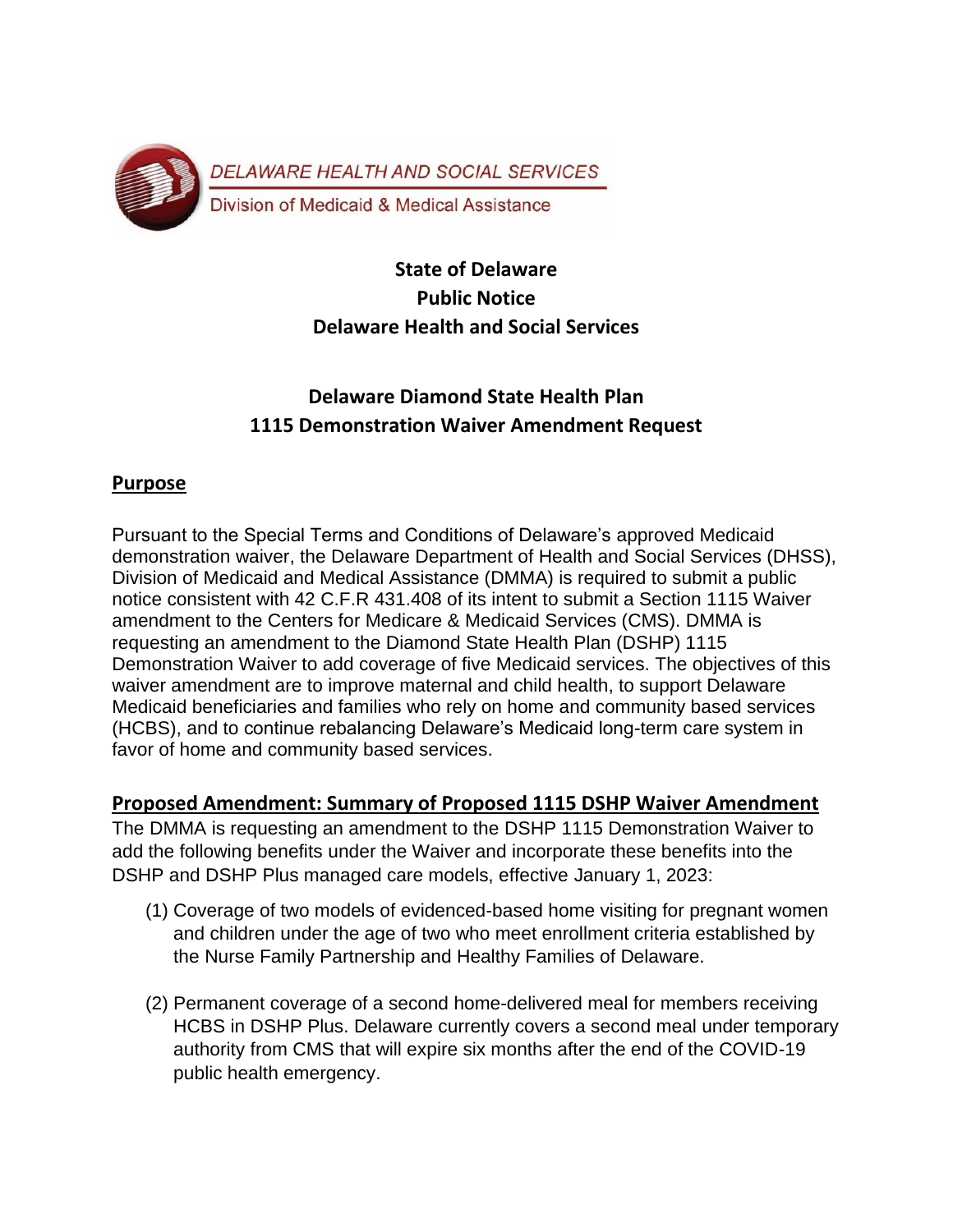- (3) Coverage of a pediatric respite benefit as an American Rescue Plan Act (ARP) Section 9817 HCBS Spending Plan initiative. Respite will be provided for children and young adults up to age 21 who are not receiving respite through DSHP Plus, PROMISE or the Lifespan Waiver. This new pediatric respite benefit will be provided for children with a physical health or behavioral health condition affecting their ability to care for themselves and will be furnished on a short-term basis to allow temporary relief from caretaking duties for the child's primary unpaid caregiver, parent, court-appointed guardian, or foster parent.
- (4) Coverage of a self-directed option for parents on behalf of children receiving state plan personal care services. In response to the needs of Delaware families, including parents and guardians serving children with complex medical conditions, DMMA is seeking authority to give parents/guardians the option to self-direct the Medicaid State Plan personal care (attendant care) received by their child or young adult up to age 21. This self-directed option will give families the flexibility to hire, for example, a neighbor, friend, or family member, including a legally responsible family member as the service provider, as long as the individual meets all employee qualifications as verified by the DSHP MCO.
- (5) Coverage of Delaware's Nursing Home Transition Program (formerly Money Follows the Person Demonstration) under the DSHP 1115 waiver. These services, including one-time payment of up to \$2500 for securing a communitybased home and purchasing HCBS goods and services essential for the transition, will support a DSHP Plus member's transition from a nursing facility to an HCBS setting.

## **Public Comment Submission Process**

As required by 42 CFR 431.408, DMMA must provide opportunity for a 30-day public comment period on the proposed DSHP 1115 Waiver amendment. The public is invited to review and comment on the proposed DSHP 1115 Waiver amendment as of the date of publication of this public notice. Comments must be received by 4:30pm on June 15, 2022. This deadline has been extended from June 10, 2022.

This public notice, a copy of the draft waiver amendment, and a copy of the current approved waiver will be posted on the DMMA website beginning May 13, 2022 at: <http://dhss.delaware.gov/dhss/dmma/medicaid.html>

Comments on the amendment may be submitted the following ways:

By email: DMMA\_PublicHearing@delaware.gov

By fax: 302-255-4481 to the attention of Kimberly Xavier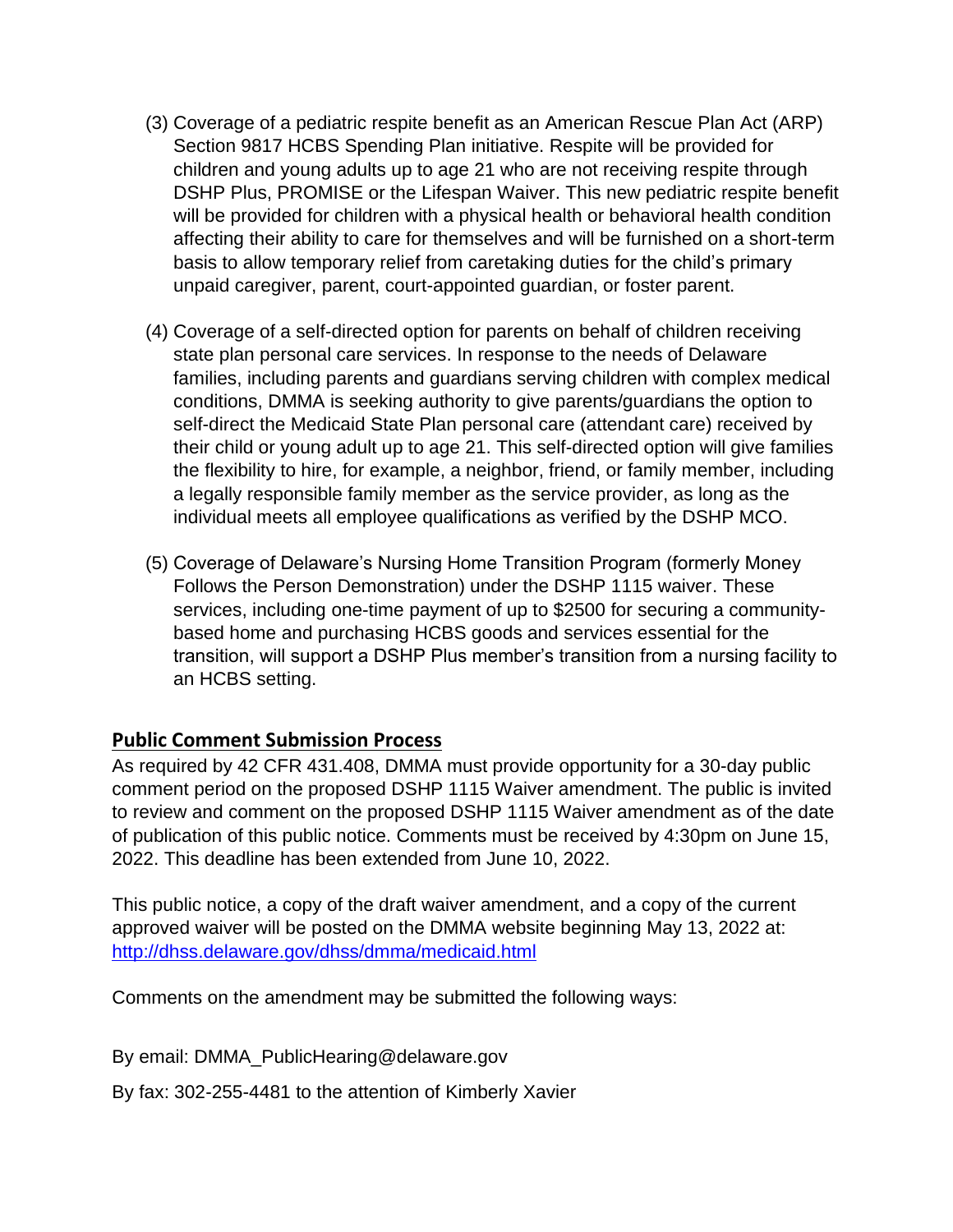By mail:

1115 Demonstration Waiver Amendment Division of Medicaid and Medical Assistance Planning and Policy Unit 1901 North DuPont Highway P.O. Box 906 New Castle, Delaware 19720-0906

The hardcopy waiver amendment will be available by request via email at: DMMA\_PublicHearing@delaware.gov (Please identify in the subject line: 1115 Demonstration Waiver Amendment)

#### **Public Comment Meetings:**

DMMA will hold two public meetings with opportunity for public comment, as listed below:

#### **1. New Castle County**

Virtual Meeting May 18, 2022 9:00am – 11:00am

Via Zoom:

<https://zoom.us/j/99696774582?pwd=SDJCcGpVamx3Sy9jMkRiNXpJaStNdz09> Meeting ID: 996 9677 4582 Passcode: 080737

#### **2. Kent County**

In-person and virtual meeting May 24, 2022 2:00pm – 3:30pm Edgehill Shopping Center Large Conference Room 43 S. Dupont Hwy Dover, DE 19901

Via Zoom: <https://us06web.zoom.us/j/87837587571> Meeting ID: 878 3758 7571 Passcode: 381804

Any public feedback received will be summarized including any changes that will be made as a result of the public comments on the DSHP 1115 Waiver amendment.